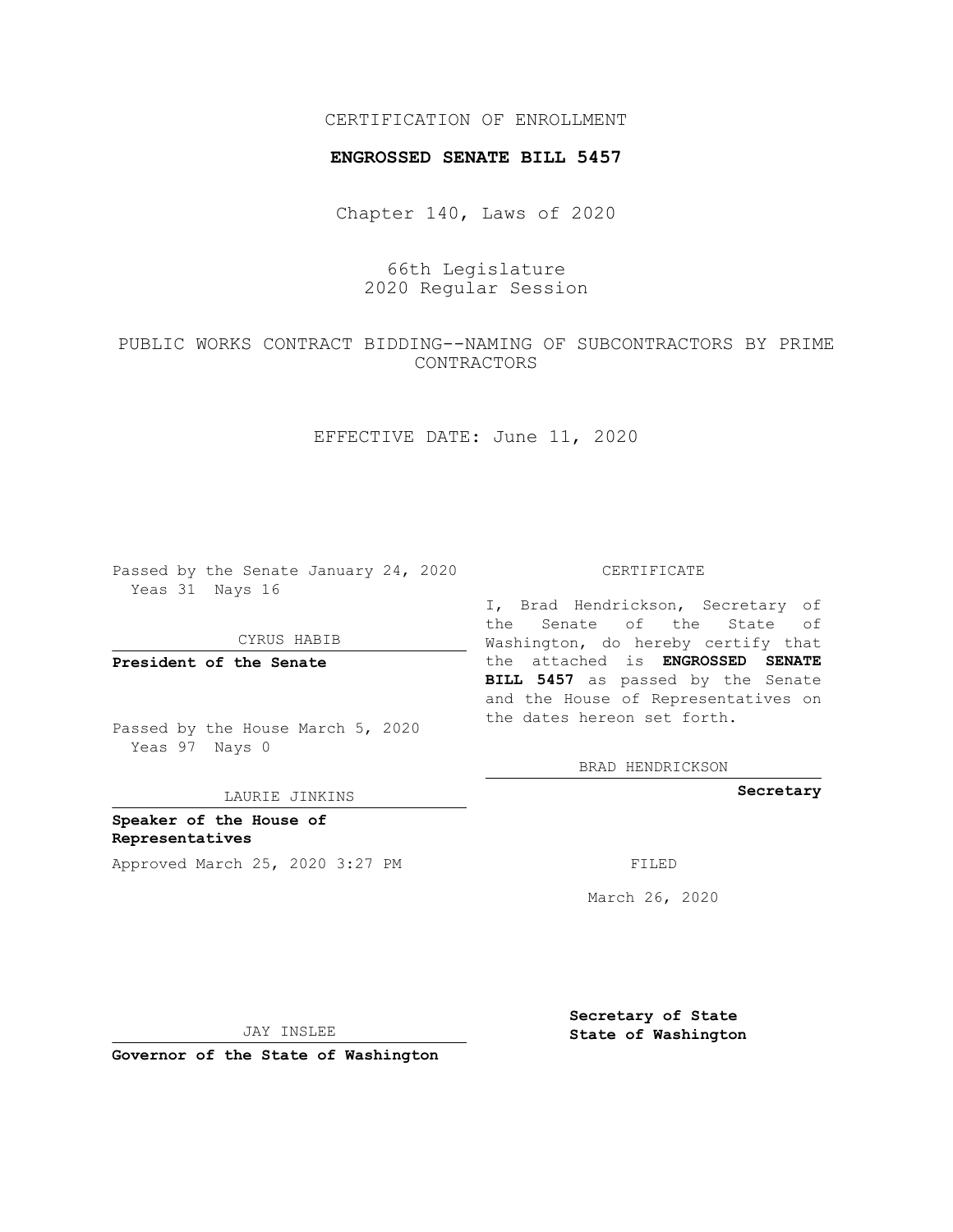## **ENGROSSED SENATE BILL 5457**

Passed Legislature - 2020 Regular Session

**State of Washington 66th Legislature 2019 Regular Session**

**By** Senators Keiser, Saldaña, Conway, Hasegawa, Hunt, and Nguyen

Read first time 01/21/19. Referred to Committee on State Government, Tribal Relations & Elections.

1 AN ACT Relating to the naming of subcontractors by prime contract 2 bidders on public works contracts; and amending RCW 39.30.060.

3 BE IT ENACTED BY THE LEGISLATURE OF THE STATE OF WASHINGTON:

4 **Sec. 1.** RCW 39.30.060 and 2003 c 301 s 5 are each amended to 5 read as follows:

 (1) Every invitation to bid on a prime contract that is expected to cost one million dollars or more for the construction, alteration, or repair of any public building or public work of the state or a state agency or municipality as defined under RCW 39.04.010 or an institution of higher education as defined under RCW 28B.10.016 shall 11 require each prime contract bidder to submit ((as part of the bid, or  $\text{within})$  :

13 (a) Within one hour after the published bid submittal time, the names of the subcontractors with whom the bidder, if awarded the contract, will subcontract for performance of the work of: HVAC (heating, ventilation, and air conditioning); plumbing as described in chapter 18.106 RCW; and electrical as described in chapter 19.28 18 RCW, or to name itself for the work; or

19 (b) Within forty-eight hours after the published bid submittal 20 time, the names of the subcontractors with whom the bidder, if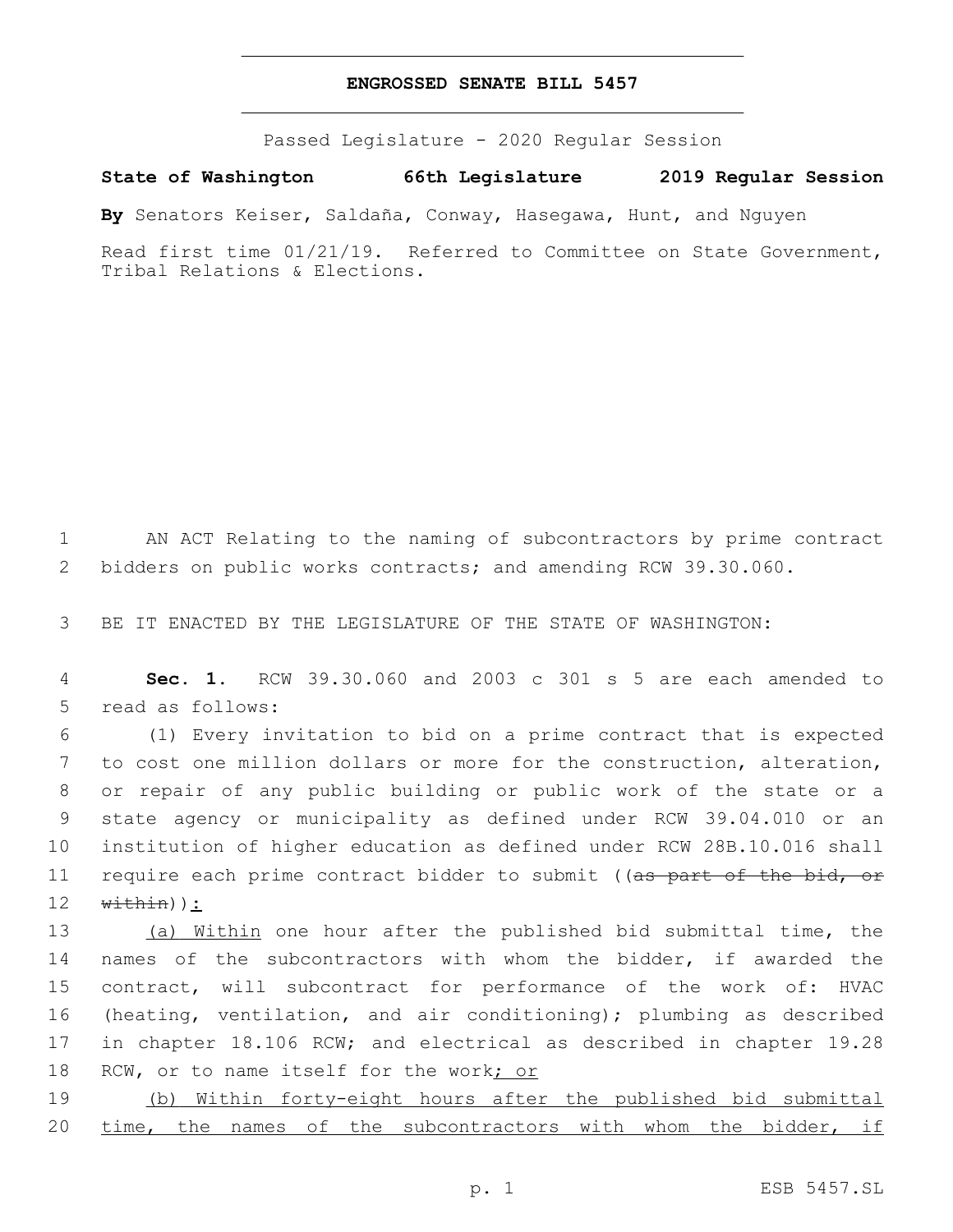awarded the contract, will subcontract for performance of the work of structural steel installation and rebar installation.

 (2) The prime contract bidder shall not list more than one subcontractor for each category of work identified, unless subcontractors vary with bid alternates, in which case the prime contract bidder must indicate which subcontractor will be used for which alternate. Failure of the prime contract bidder to submit as part of the bid the names of such subcontractors or to name itself to perform such work or the naming of two or more subcontractors to perform the same work shall render the prime contract bidder's bid 11 nonresponsive and, therefore, void.

 $((+2+))$   $(3)$  Substitution of a listed subcontractor in furtherance of bid shopping or bid peddling before or after the award of the prime contract is prohibited and the originally listed subcontractor is entitled to recover monetary damages from the prime contract bidder who executed a contract with the public entity and the substituted subcontractor but not from the public entity inviting the bid. It is the original subcontractor's burden to prove by a preponderance of the evidence that bid shopping or bid peddling occurred. Substitution of a listed subcontractor may be made by the 21 prime contractor for the following reasons:

 (a) Refusal of the listed subcontractor to sign a contract with 23 the prime contractor;

(b) Bankruptcy or insolvency of the listed subcontractor;

 (c) Inability of the listed subcontractor to perform the 26 requirements of the proposed contract or the project;

 (d) Inability of the listed subcontractor to obtain the necessary license, bonding, insurance, or other statutory requirements to 29 perform the work detailed in the contract;  $((\theta \cdot \hat{r}))$ 

 (e) Refusal or inability to provide a letter of bondability from 31 a surety company; or

32 (f) The listed subcontractor is barred from participating in the project as a result of a court order or summary judgment.

 ( $(\overline{3})$ )  $(4)$  The requirement of this section to name the prime 35 contract bidder's proposed ((HVAC, plumbing, and electrical)) 36 subcontractors applies only to proposed HVAC, plumbing, ((and)) 37 electrical, structural steel installation, and rebar installation subcontractors who will contract directly with the prime contract 39 bidder submitting the bid to the public entity.